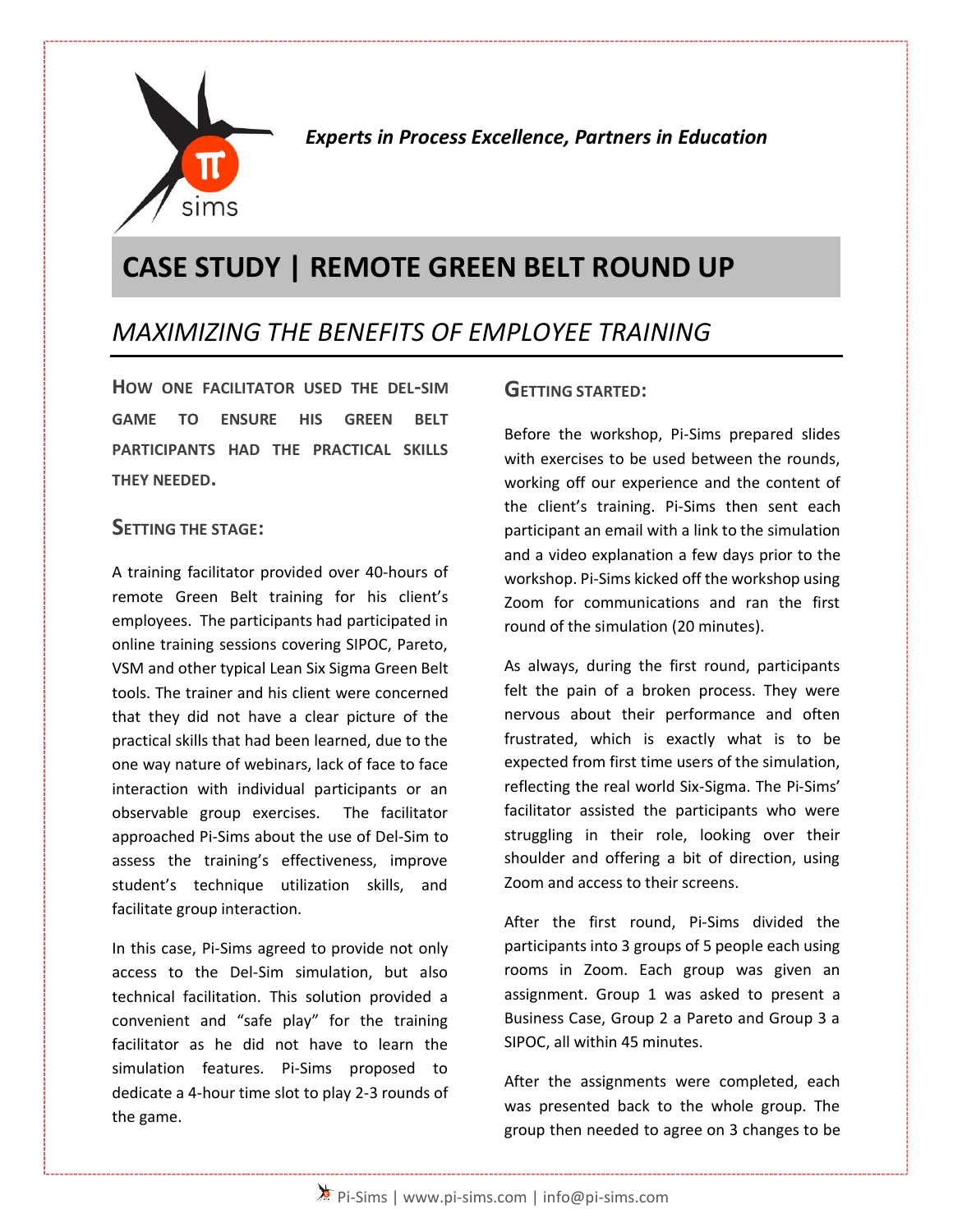made to the simulation game. These were then presented back to the training facilitator as a toll gate review. Changes needed to be based on the data the simulation generated and structured process improvement.

#### **ANALYZING THE ROUNDS:**

A Pareto based on missing revenue after the first round was created (Fig. 1). This group was trained on using Minitab SW for data analysis, so they used the tool. The Pi-Sims' facilitator helped



them to locate data in the downloadable Excel file and their trainer helped them with using

Minitab, if needed. As you can see, the major problem was Lost Profits (missing revenue) and penalties for non-delivered parcels. Both are results of lack of flow through the process.

Using their allowance of 3 changes, the team decided to do some resource re-allocations, as well as removing some internal logistics and adjusting the current roles.

In the second round, the team immediately saw a better flow within the process and the loss in the first round (-\$720) was reduced to a small loss (-\$68). After the 2<sup>nd</sup> round, the facilitator gave further directions. One group was asked to make a VSM, the second concentrated on



Balancing the process steps and the third team analyzed data entry errors. As can be seen, the

process was still not balanced, Pricing cycle time

was much higher than the others (Fig. 2). The initial decision to have 4 people doing pricing and 4 people doing Weigh Station was wrong.

Once they discovered huge variation of Pricing Cycle times, they decided to look at times



Pricing Manager. They used a Boxplot for that, supported by their facilitator (Fig. 3). This graph clearly indicated that Nila was the fastest. But what was the quality of her input?

The 3<sup>rd</sup> team looked at data entry errors using Pareto analysis again (Fig. 4). We can see that

Claudia, who **Pricing Data Entry Defects** was the slowest, had the lowest number of defects, but Nila was the  $\frac{15}{30.6}$  $\frac{13}{26.5}$  $\begin{array}{c} 10 \\ 32.7 \\ 32.7 \end{array}$  $10.2$ second best Fig. 4, with the second lowest number of defects. Pareto

> analyzing Data

#### **FINAL SIMULATION OUTCOME:**

Before the third round, Nila's techniques were used as best practice and everyone in Pricing was trained on them. In addition, as result of VSM analysis, some of data entry fields were defined as Non-Value Add and were removed. Resources were re-allocated, having 6 people doing Pricing, 2 people doing Weighing and 1 person for Directions and Outgoing. The team then went on to Round 3. In the third round, the team was able to achieve a profit result (\$ 292.00)!! This was a fantastic accomplishment.